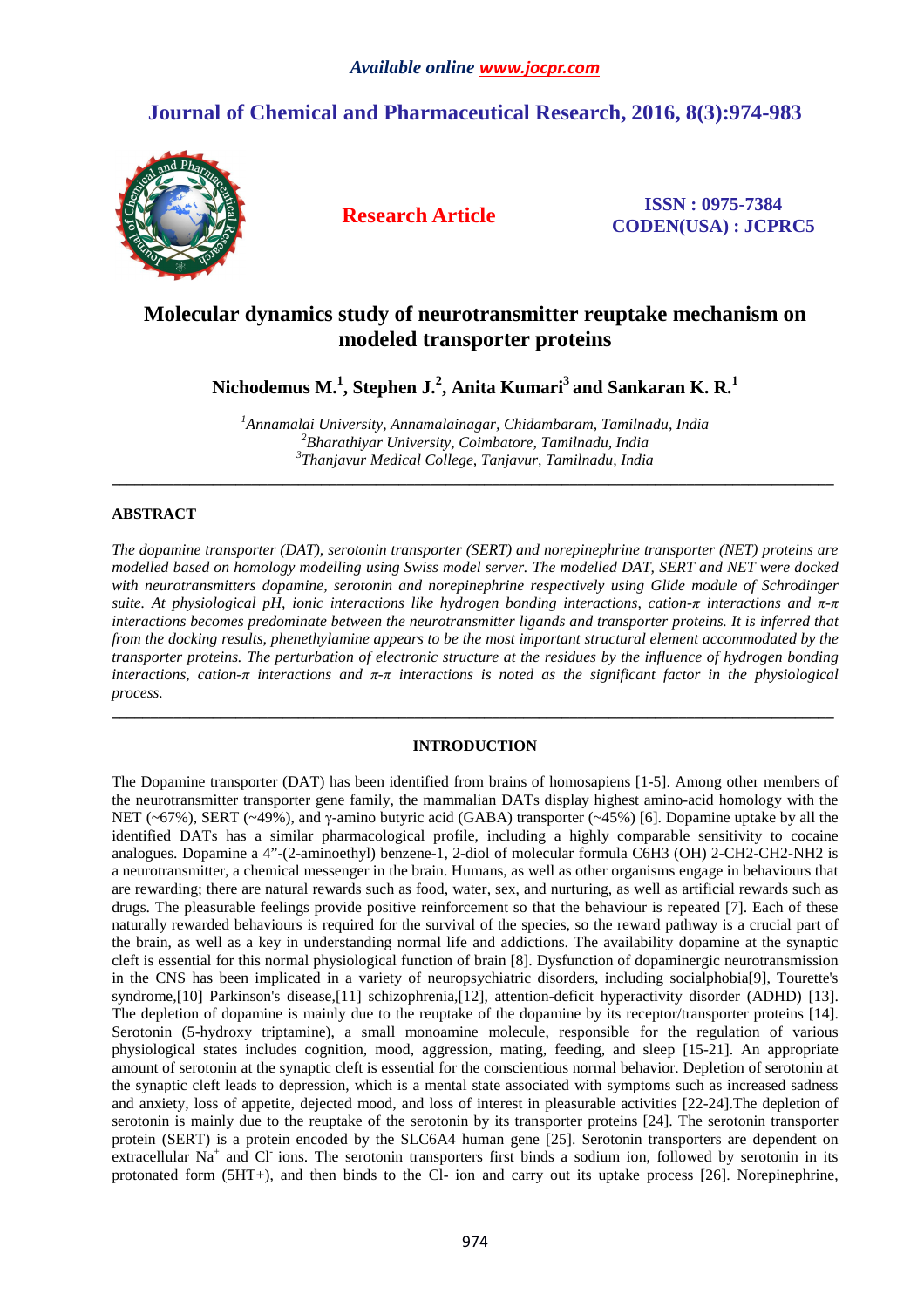$C_8H_{11}NO_3$ , 4-[(1R)-2-amino-1-hydroxyethyl] benzene-1, 2-diol, belongs to the class of organic compounds known as catecholamines and derivatives. Norepinephrine is a catecholamine and a phenethylamine .The general function of norepinephrine is to mobilize the brain and body for action [27-29]. Norepinephrine release is lowest during sleep, rises during wakefulness, and reaches much higher levels during situations of stress or danger, in the so-called fight-or-flight response. Norepinephrine increases arousal and alertness, promotes vigilance, enhances formation and retrieval of memory, and focuses attention; it also increases restlessness and anxiety [30-35]. The delpletion of norephinephrine at the synaptic cleft creates syndrome of depression, chronic pain, irritable bowl syndrome, sleep disorders, diabatic neurophathy, agitation and insomnia and migrane prophylaxis [36]. The depletion of norepinephrine is mainly due to the reuptake of the norepinephrine by its norepinephrine transporter (NET) proteins [37]. The NET is responsible for high-affinity uptake of norepinephrine, but also mediates the transport of dopamine with higher affinity than norepinephrine itself [38, 39]. The norepinephrine transporter (NET) belongs to solute carrier family of proteins which is encoded by the SLC6A2 gene . Transporter proteins are important targets to treat psychiatric disorders [40].The natural neurotransmitters dopamine, serotonin and norepinephrine were docked with homologically modelled DAT,SERT and NET respectively .. According to their glide score their interaction at the cavity explained.

\_\_\_\_\_\_\_\_\_\_\_\_\_\_\_\_\_\_\_\_\_\_\_\_\_\_\_\_\_\_\_\_\_\_\_\_\_\_\_\_\_\_\_\_\_\_\_\_\_\_\_\_\_\_\_\_\_\_\_\_\_\_\_\_\_\_\_\_\_\_\_\_\_\_\_\_\_

### **EXPERIMENTAL SECTION**

The crystal structure of DAT, SERT and NET wasn't available at the PDB[41].The amino acid sequence of DAT, SERT and NET were retrieved from Uniprot [42] server. The three dimensional structures of the obtained sequences were homologically modeled using Swiss Model Server [43-46]Castp [47]server is used to find the active sites in the Modelled DAT,SERT and NET transporter proteins. The molecular dynamics of the ligands dopamine, serotonin and norepinephrine in the cavity of the DAT, SERT and NET proteins respectively is studied using Glide [48] Molecular docking module of Schrödinger suite. In glide the protein and the ligands optimised using OPLS Force field [49].



Fig. 1. 2Dimensional structures of neurotransmitters dopamine serotonin and norepinephrine.

## **RESULTS AND DISCUSSION**

## *1. Modeling of Transporter Proteins.*

*1.1 Modeling of DAT Proteins.*

The Crystal or NMR Structure of Dopamine transporter (DAT) wasn't available in the PDB. Hence the amino acid (AA) sequence of Human DAT (hDAT) (*Gene Name: SLC6A3*) was retrieved from the Uniprot server (Unipart id: Q01959) has an AA length of 620.The fasta code for that sequence was given in Fig.2.The retrieved sequence was fed into blast [50]search tool in order to find the template protein for modeling the target hDAT sequence. The blast search tool returned with a template protein of PDB ID: 4xpa [51], having 53% of similarity with the target hDAT sequence. Using the Swiss model sever ProMod Version 3.70, the target sequence of hDAT homo logically modeled and given in Fig.2.The modeled protein validated with Z scores [52] and Rampage [53] for reliability and the results shown in Fig.3. Results show good reliability on the model. The modeled protein has been fed into the castp server to find the active sites in the 3D protein arrangement. According to castp, there are 85 pockets are identified in the modeled protein. Among the all active centres the primary one suggested by Castp was chosen, and the residues constituting the region shown in green in the Fig.4.

### *1.2 Modeling of SERT Proteins*

The Crystal or NMR Structure of Serotonin transporter (SERT) wasn't available in the PDB. Hence the amino acid (AA) sequence of Human SERT (hSERT) (*Gene Name: SLC6A3*) was retrieved from the UniProtKB/Swiss-Prot server accession number P31645. The SERT sequence contains 630 amino acids, which constitutes 12 transmembrane α-helices (TMs) connected by intra and extracellular loops.The fasta code for that sequence was given in Fig.2.The retrieved amino acid sequence was then fed into blast search tool in order to find the template protein which is vital for modeling the target hSERT sequence. The blast search tool returned with a template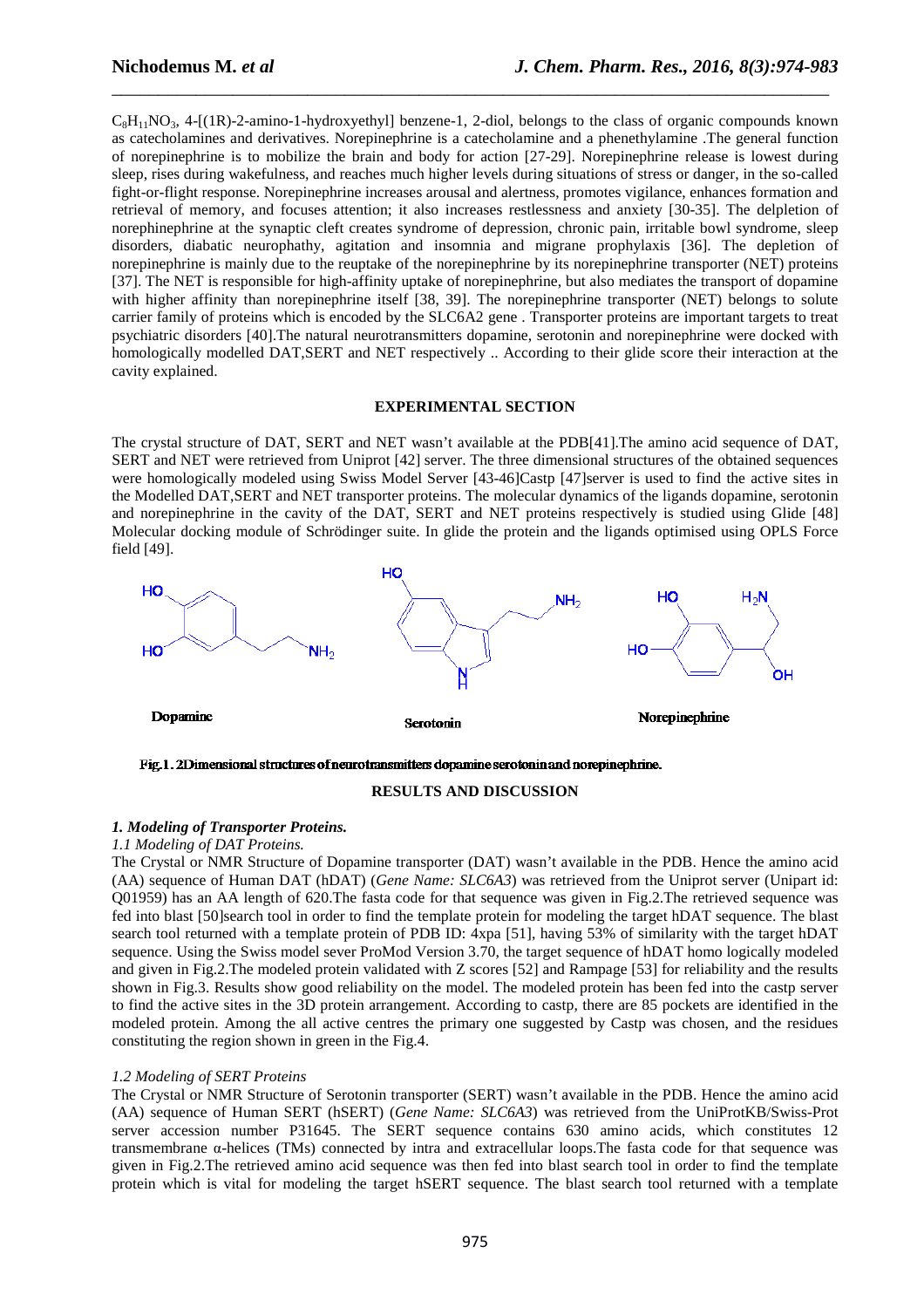protein of PDB id: 4xpa.1.A, having X-ray resolution of  $3\text{\AA}$ , and having 52.88% of structural similarity with the target hSERT sequence. Using the Swiss model sever ProMod Version 3.70, the target sequence of hSERT homologically modeled and given in Fig.2. The structural quality of homologically modeled SERT was validated with Z scores and Rampage for reliability and the results shown in Fig.3. The model was found satisfactory with the Z scores and the Ramachandran plot provided by Rampage endorsed that 91.8 percent of the residues were in the core favoured region. The modeled protein has been fed into the castp server to locate the active sites in the 3D protein arrangement. According to castp, there are 83 pockets are identified as active sites in the modeled protein. Among those active centers, the primary one suggested by castp, having volume of  $3458.6\text{\AA}^3$  was chosen, and the residues constituting the region shown in green in the Fig.4.

\_\_\_\_\_\_\_\_\_\_\_\_\_\_\_\_\_\_\_\_\_\_\_\_\_\_\_\_\_\_\_\_\_\_\_\_\_\_\_\_\_\_\_\_\_\_\_\_\_\_\_\_\_\_\_\_\_\_\_\_\_\_\_\_\_\_\_\_\_\_\_\_\_\_\_\_\_

| Table 1. Glide Docking scores of dopamine, serotonin and norepinephrine at the DAT, SERT and NET proteins respectively |  |  |
|------------------------------------------------------------------------------------------------------------------------|--|--|
|                                                                                                                        |  |  |

| Docking Scores (Kcal mol <sup>-1</sup> ) | dopamine | serotonin | norepinephrine |
|------------------------------------------|----------|-----------|----------------|
| Glide score                              | $-9.1$   | $-4.1$    | $-9.9$         |
| Dock Score                               | $-9.1$   | $-4.1$    | $-9.9$         |
| Lipophilic rewards                       | $-2.5$   | $-0.9$    | $-2.7$         |
| Phobic Enclosure rewards                 | $-1.4$   | 0.0       | $-1.2$         |
| Hydrogen bonding rewards                 | $-1.8$   | $-2.1$    | $-2.6$         |
| Electrostatic rewards                    | $-3.2$   | $-1.1$    | $-3.3$         |
| Rotational penalty                       | 0.3      | 0.2       | 0.2            |



# Fig. 2. Fasta sequence and Modeled dopamine transporter Protein.

| <b>Observed Molecular Interactions</b> | <b>Residues on Ligands</b>                  | <b>Residues on Transporter Proteins</b>   |
|----------------------------------------|---------------------------------------------|-------------------------------------------|
| Dopamine-DAT complex                   |                                             |                                           |
| Hydrogen bonding interactions          | $NH3+$                                      | Phe 320, Ala 77, Ser 321, Asp 79          |
| cation- $\pi$ Interactions             | $NH3+$                                      | Phe 320                                   |
| $\pi$ - $\pi$ Interactions             | aromatic ring of dopamine                   | Phe326.Phe76                              |
| Hydrophobic Interactions               | $CH2, CH2-CH2$ on aromatic ring of dopamine | Ser 422, val 38, Phe 326, Phe 76, Tyr 156 |
| <b>Serotonin-SERT</b> complex          |                                             |                                           |
| Hydrogen bonding Interactions          | $NH3+$                                      | Glu493                                    |
|                                        | <b>OH</b>                                   | Gln332                                    |
| Norepinephrine-NET complex             |                                             |                                           |
| <b>HB</b> Interactions                 | $NH3+$                                      | Ala73, Asp75, phe317                      |
|                                        | <b>OH</b>                                   | Phe317                                    |
| $\pi$ - $\pi$ Interactions             | aromatic ring of norepinephrine             | Tyr152, Phe 72, Phe 323                   |
| Cation -pi interacions                 | $NH3+$                                      | Phe317                                    |

**Table 2. Molecular interactions observed at Dopamine-DAT, Serotonin-SERT and Norepinephrine-NET complexes**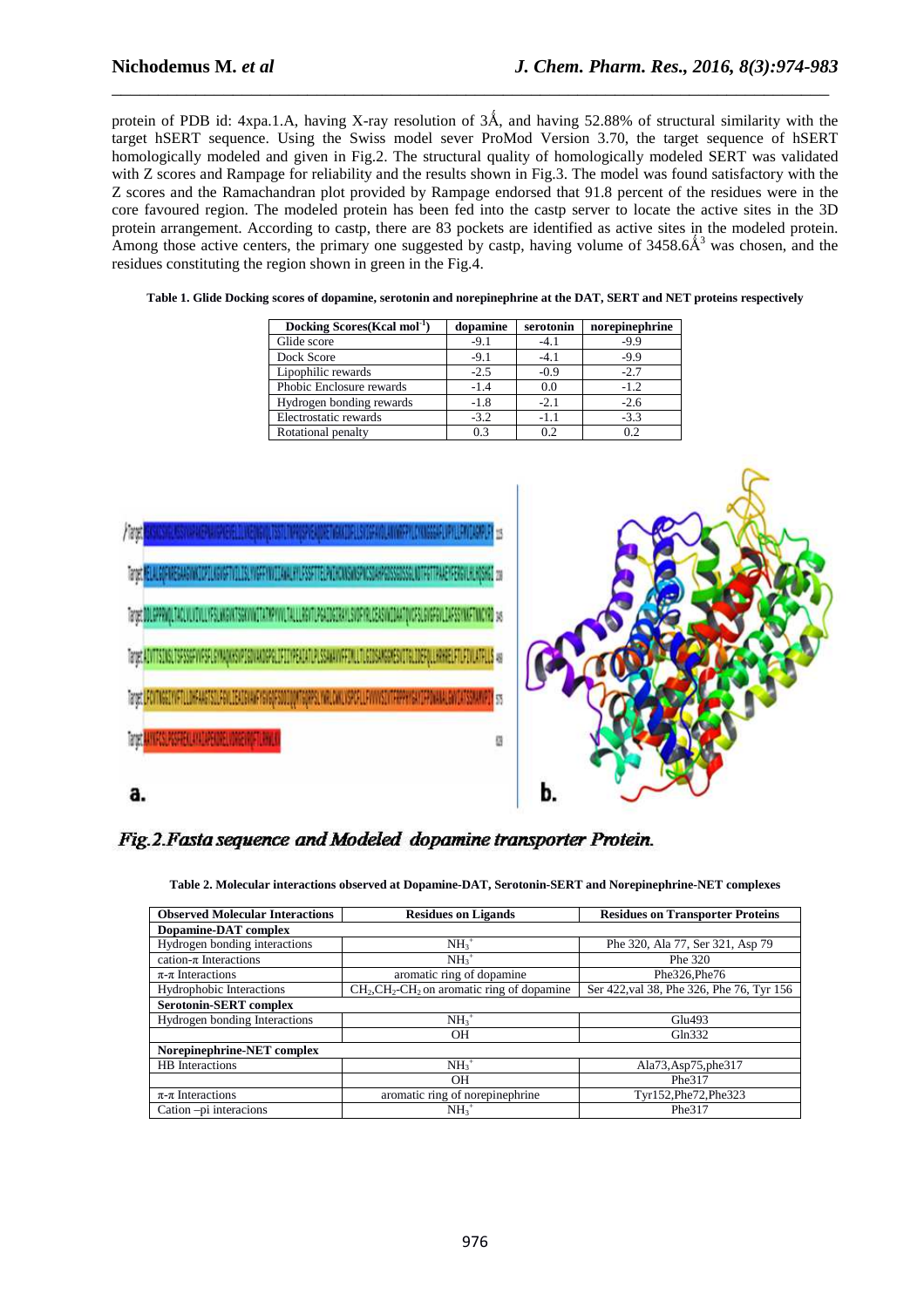

\_\_\_\_\_\_\_\_\_\_\_\_\_\_\_\_\_\_\_\_\_\_\_\_\_\_\_\_\_\_\_\_\_\_\_\_\_\_\_\_\_\_\_\_\_\_\_\_\_\_\_\_\_\_\_\_\_\_\_\_\_\_\_\_\_\_\_\_\_\_\_\_\_\_\_\_\_

Fig. 3 Z-Score and Rampage Validation of Modeled DAT Protein

| FTarget <mark>#ETTPLNSQKQLSACEDGEDCQEN6VLQKVVPTPGDKVES6QISN6YSAVPSPGAGDDTRHSIPATTTTLVAELHQGERETWGKXVDFLLSVIGYAVDLGNVWRFPYICYQNGGG 115</mark> |     |
|----------------------------------------------------------------------------------------------------------------------------------------------|-----|
| Target AFLLPYTIMAIFGGIPLFYMELALGQYHRNGCISIWRKICPIFKGIGYAICIIAFYIASYYNTIMAWALYYLISSFTDQLPWTSCKNSWNTGNCTNYFSEDNITWTLHSTSPAEE 230               |     |
| Target FYTRHVLQIHRSKGLQDLGGISWQLALCIMLIFTVIYFSIWKGVKTSGKVVWVTATFPYIILSVLLVRGATLPGAWRGVLFYLKPNWQKLLETGVWIDAAAQIFFSLGPGFGVLL 345               |     |
| Target AFASYNKFNNNCYQDALVTSVVNCMTSFVSGFVIFTVLGYMAEMRNEDVSEVAKDAGPSLLFITYAEAIANMPASTFFAIIFFLMLITLGLDSTFAGLEGVITAVLDEFPHVWAK 450               |     |
| Target RRERFVLAVVITCFF6SLVTLTF6GAYVVKLLEEYATGPAVLTVALIEAVAVSWFYGITQFCRDVKEMLGFSPGWFWRICWVAISPLFLLFIICSFLMSPPQLRLFQYNYPYWSI 575               |     |
| Target ILGYCIGTSSFICIPTYIAYRLIITPGTFKERIIKSITPETPTEIPCGDIRLNAV                                                                               | 638 |



Fig. 4. Fasta sequence and Modeled serotonin (SERT) transporter Protein.

## *1.3 Modeling of NET Proteins*

The Crystal or NMR Structure of Norepinephrine transporter (NET) wasn't available in the PDB. Hence the amino acid (AA) sequence of human NET (hNET) (*Gene Name: SLC6A2*) was retrieved from the UniProtKB/Swiss-Prot server accession number P23975.NET contains 617 amino acids that forms 12 transmembrane α-helices (TMs) connected by intra- and extracellular loops.The fasta code for that sequence was given in Fig.2.The retrieved sequence was fed into blast search tool in order to find the template protein for modeling the target hNET sequence. The blast search tool returned with a template protein of PDB Id: 4xpa.1.A, X-ray resolution of 2.95Å, having 59.07% of similarity with the target hNET sequence. Using the Swiss model sever ProMod Version 3.70, the target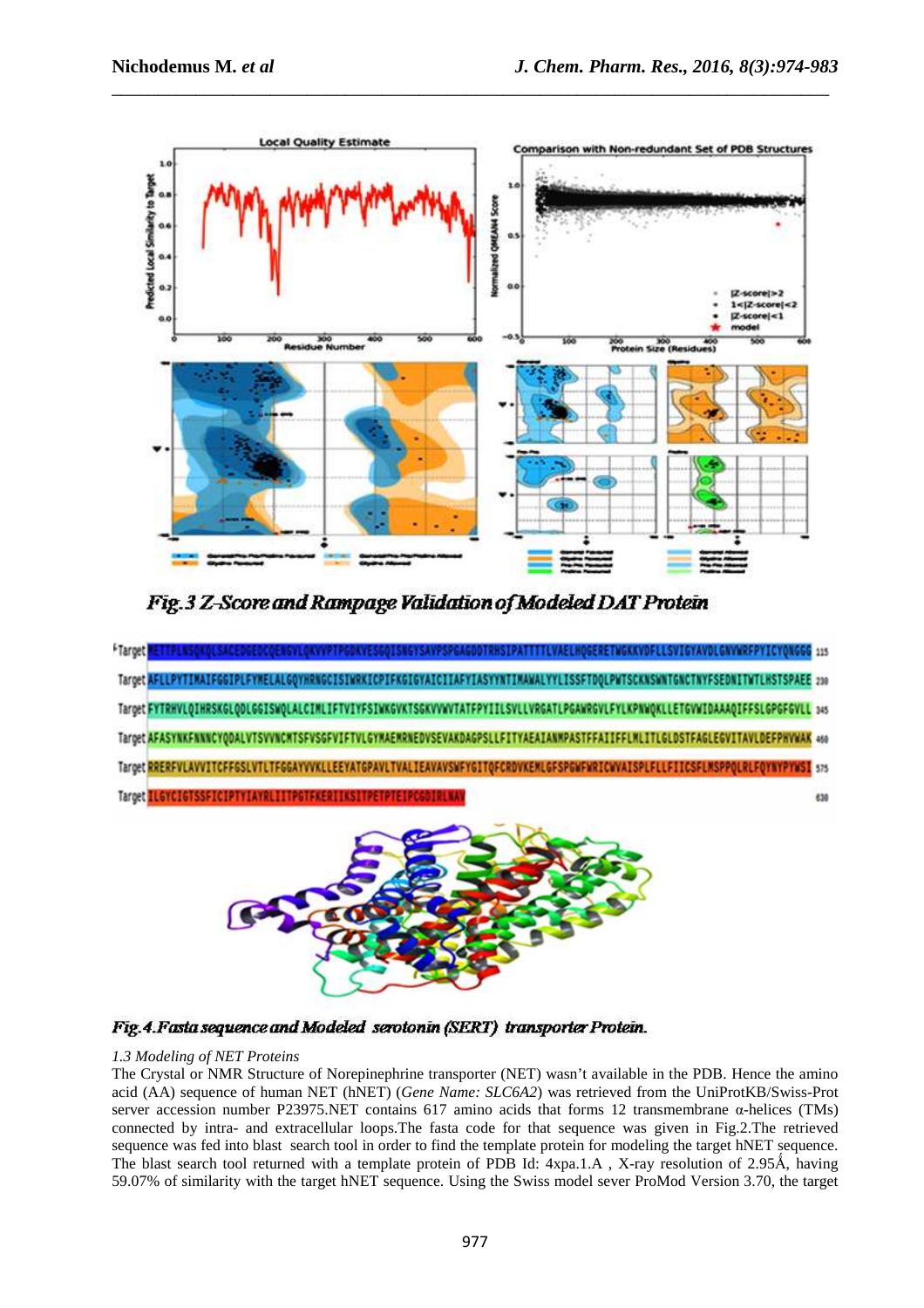sequence of hNET homologically modeled and given in Fig.2. The structural quality of the modeled NET was validated with QMEAN scores and Rampage for reliability and the results shown in Fig.3. The model was found satisfactory with the QMEAN score of -6.33 achieved for global and per-residue model quality assessment and the Ramachandran plot provided by Rampage showed that 95.9 percent of the residues were in the favoured core region and 3.1 percent of the residues were in the allowed region.The modeled protein has been fed into the castp server to find the active sites in the 3D protein arrangement. According to castp, there are 84 pockets are identified as active sites in the modeled protein. Among the all active centres the primary one suggested by castp was chosen, and the residues constituting the region shown in green in the Fig.4.

\_\_\_\_\_\_\_\_\_\_\_\_\_\_\_\_\_\_\_\_\_\_\_\_\_\_\_\_\_\_\_\_\_\_\_\_\_\_\_\_\_\_\_\_\_\_\_\_\_\_\_\_\_\_\_\_\_\_\_\_\_\_\_\_\_\_\_\_\_\_\_\_\_\_\_\_\_



Fig.5 Z-Score and Rampage Validation of Modeled SERT Protein

## *2. Docking of Neurotransmitters into Transporter Protein.*

*2.1 Docking of Dopamine into Dopamine Transporter Protein.*

The Molecular Dynamics study done using the Glide Module of Schrodinger Suite reveals the interaction of the dopamine with its transporter. The numerical values, which describe the magnitude of interaction given in Table 1.The mode of interaction is presented in the Table.2 and illustrated in Fig.5. Glide score is an empirical scoring function that approximates the ligand binding free energy. The glide score for Dopamine transporter-Dopamine docking is -9.1 kcal mol<sup>-1</sup>, shows the effective binding between the neurotransmitter and the protein. The glide score is the sum of LipophilicEvdW rewards, hydrophobic enclosure rewards, HB interaction rewards, Electrostatic rewards and Low MW rewards, this glide score includes rotational penalty for freezing of rotatable bonds. Dopamine can exist in the anionic, neutral, cationic, or zwitterionic form, depending on the ambient pH. Here in physiological pH dopamine exist in cationic form as  $C_6H_3$  (OH)  $_2$ -CH<sub>2</sub>-CH<sub>2</sub>-NH<sub>3</sub><sup>+</sup>. From our molecular docking studies it is observed that, the protonated  $NH_3^+$  group of Dopamine interact with Asp76, Phe 320, Ala 77, Ser 321 residue of DAT via hydrogen bonding interaction which is weaker than covalent bond, but is stronger than vdw's forces. The cationic dopamine bind to the  $\pi$  faces of phe 320 of the dopamine transporter, producing non covalent cation -  $\pi$  interactions. The  $\pi$  electron cloud in the phenyl ring of dopamine recognizes the phenyl-ring side chains of the residues phe326 and phe 76 through  $\pi$ - $\pi$  interaction. The Carbon atoms in the dopamine are hydrophobic in nature and made hydrophobic interaction with the residues of Ser 422, Val 38, Phe 326, Phe 76, Tyr 156.Because of such interactions, a large number of aromatic residues of the DAT, including most of the phenylalanine and tryptophan residues in Trans membrane regions, have been mutated which in turn makes physiological response. From the above observation it is inferred that phenethylamine appears to be the most important structural element accommodated by the DAT protein. Almost all dopamine carrier substrates are phenethylamine derivatives, and are positively charged at physiological pH. These features have been used as a guide to find residues of the substrate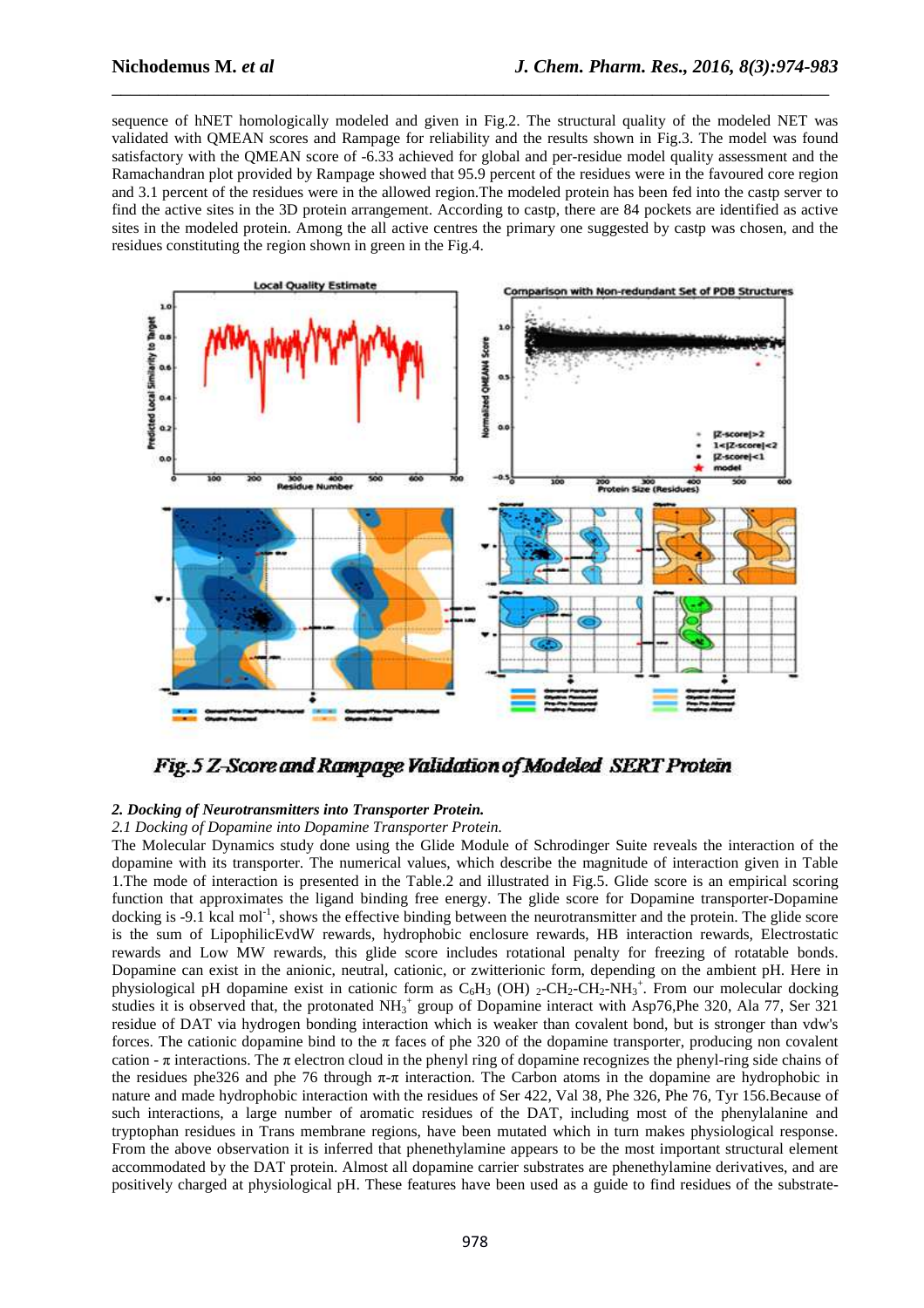binding site at the carrier. Thus, charged, aromatic, and polar residues becomes the cause of physiological response and phenyl ethylamine moiety is a functional part of the dopamine in effective docking.

\_\_\_\_\_\_\_\_\_\_\_\_\_\_\_\_\_\_\_\_\_\_\_\_\_\_\_\_\_\_\_\_\_\_\_\_\_\_\_\_\_\_\_\_\_\_\_\_\_\_\_\_\_\_\_\_\_\_\_\_\_\_\_\_\_\_\_\_\_\_\_\_\_\_\_\_\_

| <b>TAELLVVKERNGVOCLLAPRDGDAOPRETWGKKIDFLLSVVGFAVDLANVWRFPYLCYKNGGGAFLIPYTLFLIIAGMPLFYMELA 115</b><br>Target<br>Target LGOYNREGAATVWKICPFFKGVGYAVILIALYVGFYYNVIIAWSLYYLFSSFTLNLPWTDCGHTWNSPNCTDPKLLNGSVLGNHTKYSKYKFTPAAEFYERGVLHLHESSGIHDI 230                    |     |
|------------------------------------------------------------------------------------------------------------------------------------------------------------------------------------------------------------------------------------------------------------------|-----|
| Target GLPQWQLLLCLWVVVIVLYFSLWKGVKTSGKVVWITATLPYFVLFVLLVHGVTLPGASNGINAYLHIDFYRLKEATVWIDAATQIFFSLGAGFGVLIAFASYNKFDNNCYRDALL 345                                                                                                                                   |     |
| Target TSSINCITSFVSGFAIFSILGYMAHEHKVNIEDVATEGAGLVFILYPEAISTLSGSTFWAVVFFVMLLALGLDSSMGGMEAVITGLADDFQVLKRHRKLFTFGVTFSTFLLALFC 460<br>Target ITKGGIYVLTLLDTFAAGTSILFAVLMEAIGVSWFYGVDRFSNDIQQMMGFRPGLYWRLCWKFVSPAFLLFVVVVSIINFKPLTYDDYIFPPWANWVGWGIALSSNVLVPIYVIY 575 |     |
| Target KFLSTQGSLWERLAYGITPENEHHLVAQRDIRQFQLQHWLAI                                                                                                                                                                                                                | 617 |
|                                                                                                                                                                                                                                                                  |     |

Fig.6. Fasta sequence and Modeled norepinephrine transporter Protein.



Fig. 7 Z-Score and Rampage Validation of Modeled NET Protein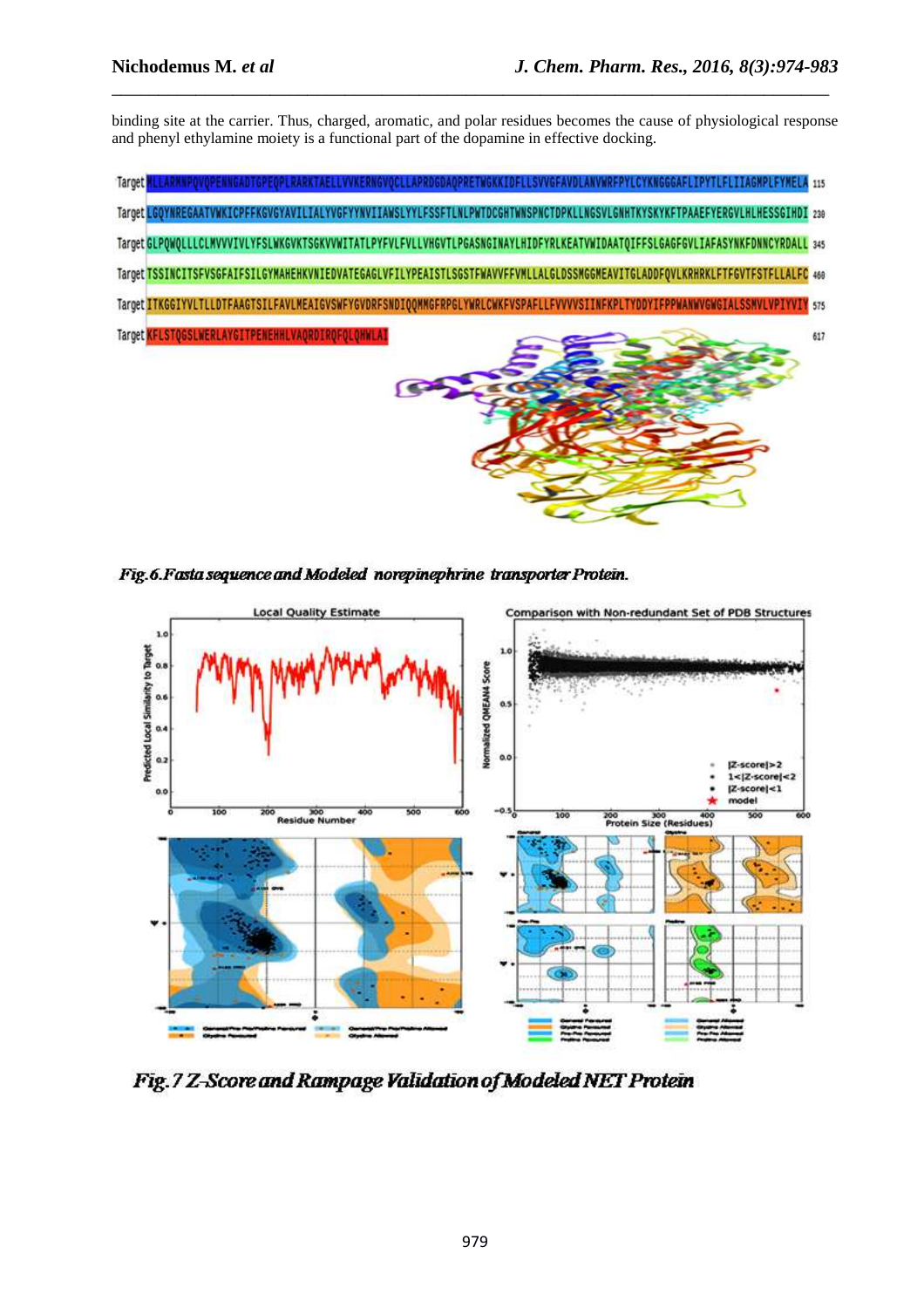

\_\_\_\_\_\_\_\_\_\_\_\_\_\_\_\_\_\_\_\_\_\_\_\_\_\_\_\_\_\_\_\_\_\_\_\_\_\_\_\_\_\_\_\_\_\_\_\_\_\_\_\_\_\_\_\_\_\_\_\_\_\_\_\_\_\_\_\_\_\_\_\_\_\_\_\_\_

Fig.8. Active sites on DAT protein predicted using CASTp server.



Fig.9. Active sites on SERT protein predicted using CASTp server.



Fig.10. Active sites on NET protein predicted using CASTp server.

# *2.2 Docking of serotonin into serotonin transporter (SERT) protein.*

The Molecular dynamics study performed using the Glide Module of Schrodinger Suite displays the interaction of the serotonin with its transporter. The numerical values, which describe the magnitude of interaction is given in Table 1.The mode of interaction and the species responsible for are presented in the Table.2 and illustrated in Fig.5. The glide score or docking score is an empirical scoring function is the estimate of the binding affinity. The glide score for serotonin transporter-serotonin docking is -4.1 kcal mol<sup>-1</sup>, illustrate the moderate binding between the neurotransmitter and the protein. The glide score is the sum of LipophilicEvdW rewards, hydrophobic enclosure rewards, HB interaction rewards, Electrostatic rewards and Low MW rewards, this glide score includes rotational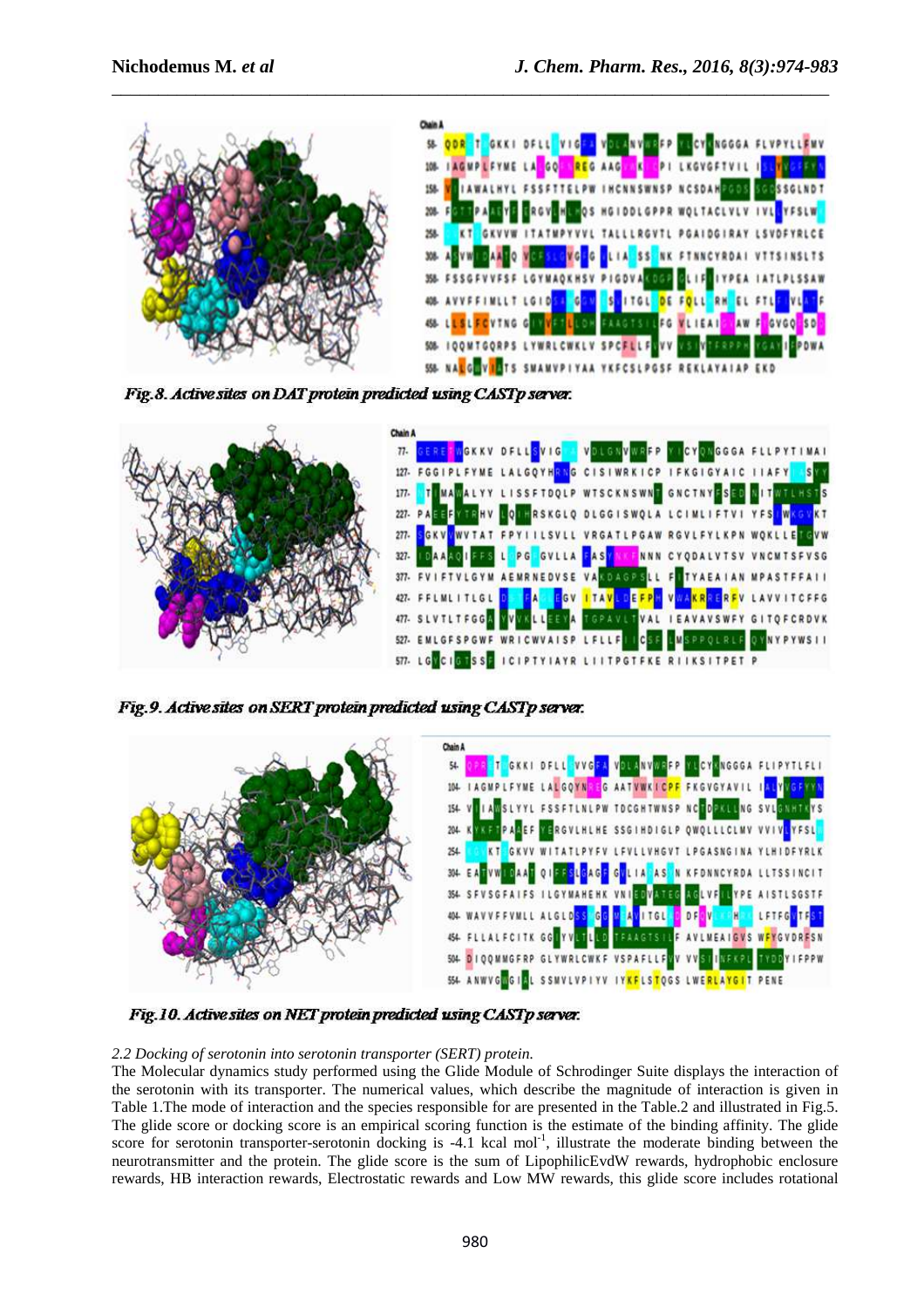penalty for freezing of rotatable bonds. At ambient pH, Serotonin can exist in the anionic, neutral, cationic, or zwitterionic form. Here in physiological pH, serotonin exist in its cationic form as  $C_8H_4$  NH (OH) -CH<sub>2</sub>-CH<sub>2</sub>-NH<sub>3</sub><sup>+</sup>. From our molecular docking studies it is observed that, the protonated  $NH_3^+$  group of serotonin interact with Glu493, Gln332 residue of SERT via hydrogen bonding interaction which is weaker than covalent bond, but is stronger than vdw's forces. Because of such interactions residues of the SERT, including Glu493, Gln332 in transmembrane regions, has been altered, which in turn produces physiological response. Generally glutamate induces an excitatory function in the brain. May because of the availability of high serotonin level, the electronic structure of Glu493 gets perturbed and it's the excitatory action perhaps suppressed. From the above docking results, it is inferred that, indol-3-ethylamine, the core structural element accommodated by the SERT protein and the perturbation of electronic cloud of Glu493 is recognized as a cause for the physiological response. Glutamic acid is a polar negatively charged aliphatic amino acid that contains a  $\alpha$ -amino group and a  $\alpha$ -carboxylic acid and a chide chain carboxylic acid. Thus, it has arrived that, negatively charged and polar residues become the most attractive targets for effective docking and indol-3-ethylamine moiety is the indispensable functional part involved in effective docking.

\_\_\_\_\_\_\_\_\_\_\_\_\_\_\_\_\_\_\_\_\_\_\_\_\_\_\_\_\_\_\_\_\_\_\_\_\_\_\_\_\_\_\_\_\_\_\_\_\_\_\_\_\_\_\_\_\_\_\_\_\_\_\_\_\_\_\_\_\_\_\_\_\_\_\_\_\_



Fig.11. Docking of Dopamine with Dopamine Transporter Protein.





## *2.3 Docking of norepinephrine into norepinephrine transporter (NET) protein.*

The Molecular Dynamics study done using the Glide Module of Schrodinger Suite reveals the interaction of the norepinephrine with its transporter. The numerical values, which describe the magnitude of interaction is given in Table 1.The mode of interaction is presented in the Table.2 and illustrated in Fig.5. The glide score or docking score are the estimate of the binding affinity that approximates the ligand binding free energy. The glide score for norepinephrine transporter-norepinephrine docking is -9.9 kcal mol<sup>-1</sup>, shows the effective binding between the neurotransmitter and the protein. The glide score is the sum of LipophilicEvdW rewards, hydrophobic enclosure rewards, HB interaction rewards, Electrostatic rewards,Low MW rewards and includes rotational penalty for freezing of rotatable bonds. Norepinephrine can exist in the anionic, neutral, cationic, or zwitterionic form, depending on the ambient pH. Here in physiological pH norepinephrine exist in cationic form as  $C_6H_3$  (OH)<sub>2</sub>-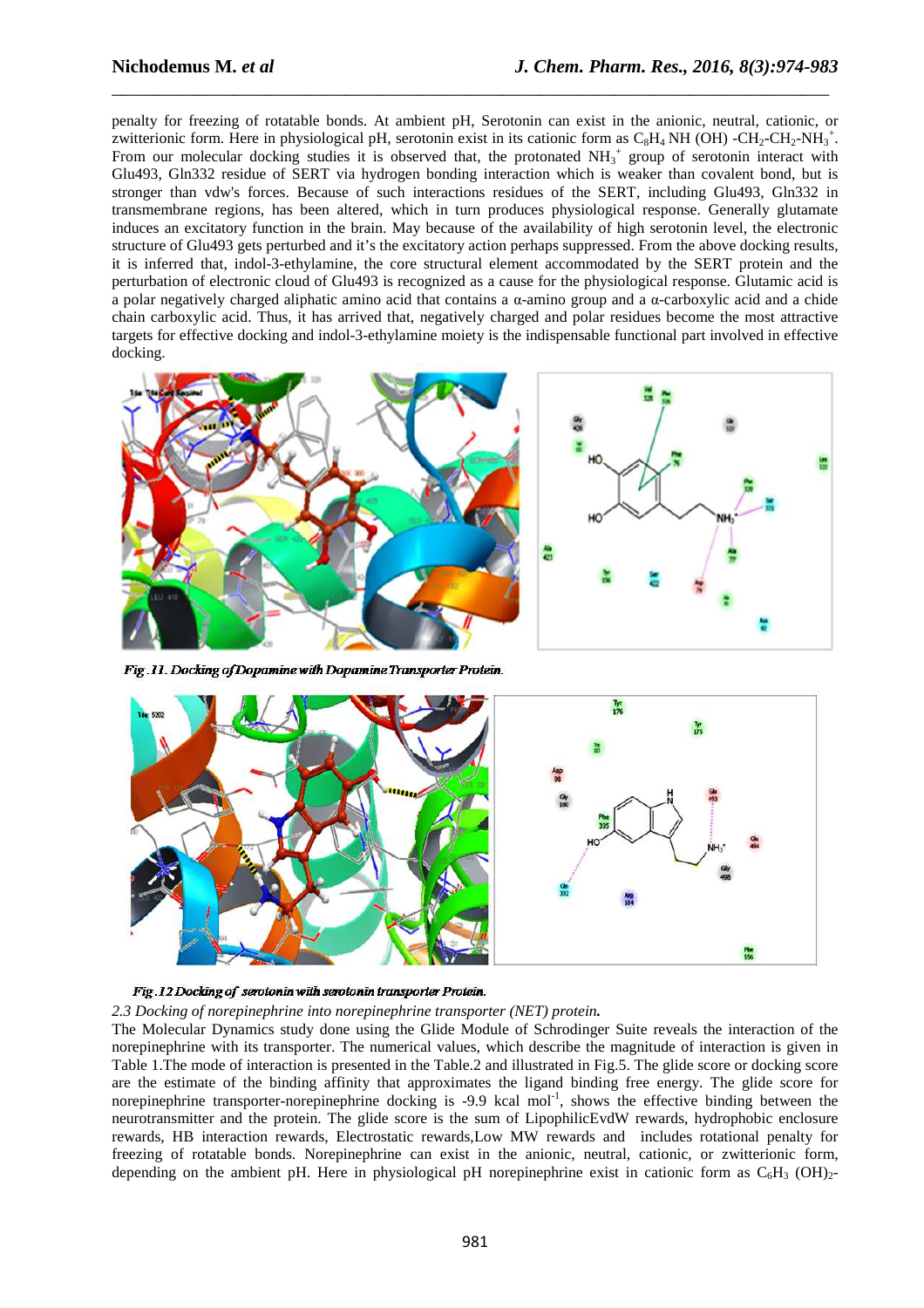$CH(OH)-CH_2-NH_3^+$ . From our molecular docking studies it is observed that, the protonated NH<sub>3</sub><sup>+</sup> group of norepinephrine interact with Ala73, Asp75, phe317 residues of NET via hydrogen bonding interaction which is weaker than covalent bond, but is stronger than vdw's forces. A Cation  $-\pi$  πinteraction of NH3<sup>+</sup>... Phe317 and  $\pi$ -π Interactions between aromatic ring of norepinephrine and Tyr152, Phe72, Phe323 of NET also observed. Because of such interactions, the residues Ala73, Asp75, phe317 in trans membrane regions, has been perturbed which in turn makes physiological response. From the above observation it is inferred that phenyl(2-hydroxy)ethylamine is the most essential functional part accommodated by the NET protein and perturbation of Ala73,Asp75,phe317 is essential for the physiological response. These observations have been used as a guide for drug designing process.

\_\_\_\_\_\_\_\_\_\_\_\_\_\_\_\_\_\_\_\_\_\_\_\_\_\_\_\_\_\_\_\_\_\_\_\_\_\_\_\_\_\_\_\_\_\_\_\_\_\_\_\_\_\_\_\_\_\_\_\_\_\_\_\_\_\_\_\_\_\_\_\_\_\_\_\_\_



Fig.13 Docking of norwinephrine with norwinephrine transporter Protein.

## **CONCLUSION**

The neurotransmitters dopamine, serotonin and norepinephrine were docked with modelled DAT,SERT and NET proteins respectively. Their reported glide scores show signs of the effective binding between them. They all have core ethylamine moiety in their structures. At physiological ph all neurotransmitters becomes cationic by means of protonation occurs at the amine group.In all three nts the cationic amine group makes cation –pi interactions and hydrogen bonding interactions with the residues of transporter proteins. Along with some pi-pi interactions also observed.These interactions are responsible for the reuptake of the neurotransmitters in the synaptic cleft.

#### **REFERENCES**

- [1] Vandenbergh, D. J., Persico, A. M., and Uhl, G. R. (**1992**) *Mol. Brain Res*. 15, 161–166.
- [2] Giros, B., Mestikawy, S. E., Godinot, N., Zheng, K., Han, H., Yang-Feng, T., and Caron, M. G. (**1992**) *Mol.Pharmacol.* 42, 383–390.
- [3] Giros, B., Wang, Y.-M., Suter, S., McLeskey, S. B., Pifl, C., and Caron, M. G. (**1994**) *J. Biol. Chem*. 269, 15,985–15,988.

[4] Pristupa, Z. B., Wilson, J. M., Hoffman, B. J., Kish, S. J., and Niznik, H. B. (**1994**) *Mol. Pharmacol*. 45, 125– 135.

- [5] Eshleman, A. J., Neve, R. L., Janowsky, A., and Neve, K. A. (**1995**) *J. Pharmacol. Exp. Ther*. 274, 276–283.
- [6] Edward D. Levin,Department of Psychiatry and Behavioral Sciences, Box 3412, Duke University Medical Center, Durham, NC 27710, USA.

[7] Shelly B. Flagel, Jeremy J. Clark ,Huda Akil, *Nature* 469, 53–57.

[8] Hornykiewicz O, *Pharmacol. Rev*. **1966** Jun; 18(2):925- 64.

[9] Susanne Nikolaus,Christina Antke, Markus Beu, Hans-Wilhelm Müller, *Reviews in the Neurosciences*. Volume 21(2), 119–140.

[10]S. Singer, Sally Szymanski, Joseph Giuliano, Fuji Yakima. Semih Dogan,James R. Brasic,Yun Zhou, Anthony A. Grace, Dean F. Wong, *The American Journal of Psychiatry, Volume* 159 Issue 8, **2002**, pp. 1329-1336.

[11]Etienne Hirsch, Ann M. Graybiel†‡ & Yves A. Agid, *Nature*, 334, 345 – 348.

[12] Andreas Heinz<sup>\*</sup> and Florian Schlagenhauf, *Schizophr. Bull*, **2010**, 36 (3),472-485.

[13]Frank P Bymaster, Jason S Katner BS, David L Nelson, Susan K Hemrick-Luecke , Penny G Threlkeld, John H Heiligenstein, S Michelle Morin, Donald R Gehlert and Kenneth W Perry, *Neuropsychopharmacology*,**2002**,27, 699–711.

[14]Seeman P, *Pharmacol Rev*. **1980** Sep; 32(3),229-313.